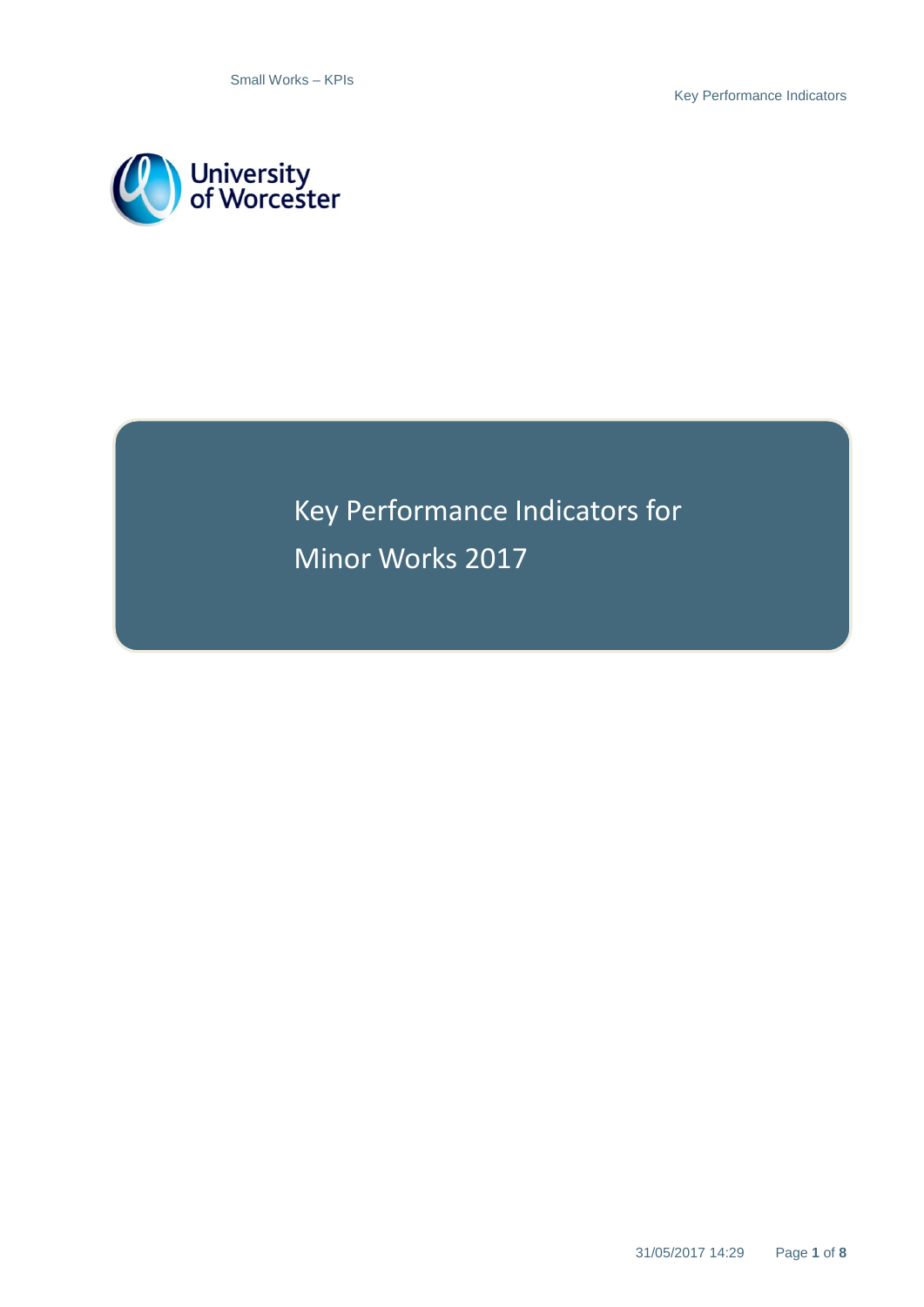# **Key Performance Indicators for the Contract**

#### **Scored Indicators**

The *Contractor* must achieve the minimum acceptable weighted score for all measures in the scoring table. Failure to achieve this suspends the *Contractor* from the subsequent tender opportunity for this period.

| <b>Ref</b>     | <b>KPI Name</b>                                                               | Performance<br>Score $(0-5)$ | Weighting | <b>Minimum</b><br>acceptable<br>performance | <b>TOTAL</b><br><b>SCORE</b> |
|----------------|-------------------------------------------------------------------------------|------------------------------|-----------|---------------------------------------------|------------------------------|
|                |                                                                               | (A)                          | (B)       | (C)                                         | $(A/5) \times (B)$           |
| $\mathbf{1}$   | TIME - Taken for construction against<br>contract practical completion date   |                              | 20%       | 20%                                         |                              |
| $\overline{2}$ | QUALITY - No. of defects/snags at<br><b>Practical Completion</b>              |                              | 20%       | 4%                                          |                              |
| 3              | QUALITY – Acting in a spirit of mutual trust<br>and cooperation with Employer |                              | 10%       | 6%                                          |                              |
| 4              | BUSINESS PERFORMANCE - To settle final<br>accounts                            |                              | 10%       | 2%                                          |                              |
| 5              | HEALTH AND SAFETY - Yellow, Red, Black<br>card system                         |                              | 20%       | 4%                                          |                              |
| 6              | SUSTAINABILITY - Reduced waste to<br>landfill                                 |                              | 20%       | 8%                                          |                              |
|                |                                                                               |                              | 100%      |                                             | %                            |

- Performance for each Indicator is measured (A) above with Score  $(0 5)$ .
- Each performance indicator has its own weighting (B).
- Overall the Contractor must pass the Gateway Indicators (C), meet the minimum acceptable weighted score for every scored indicator and achieve a total score of **60** to be eligible for the subsequent tender opportunity.
- KPI definitions are in the following pages. These will be finalised with the successful tenderers.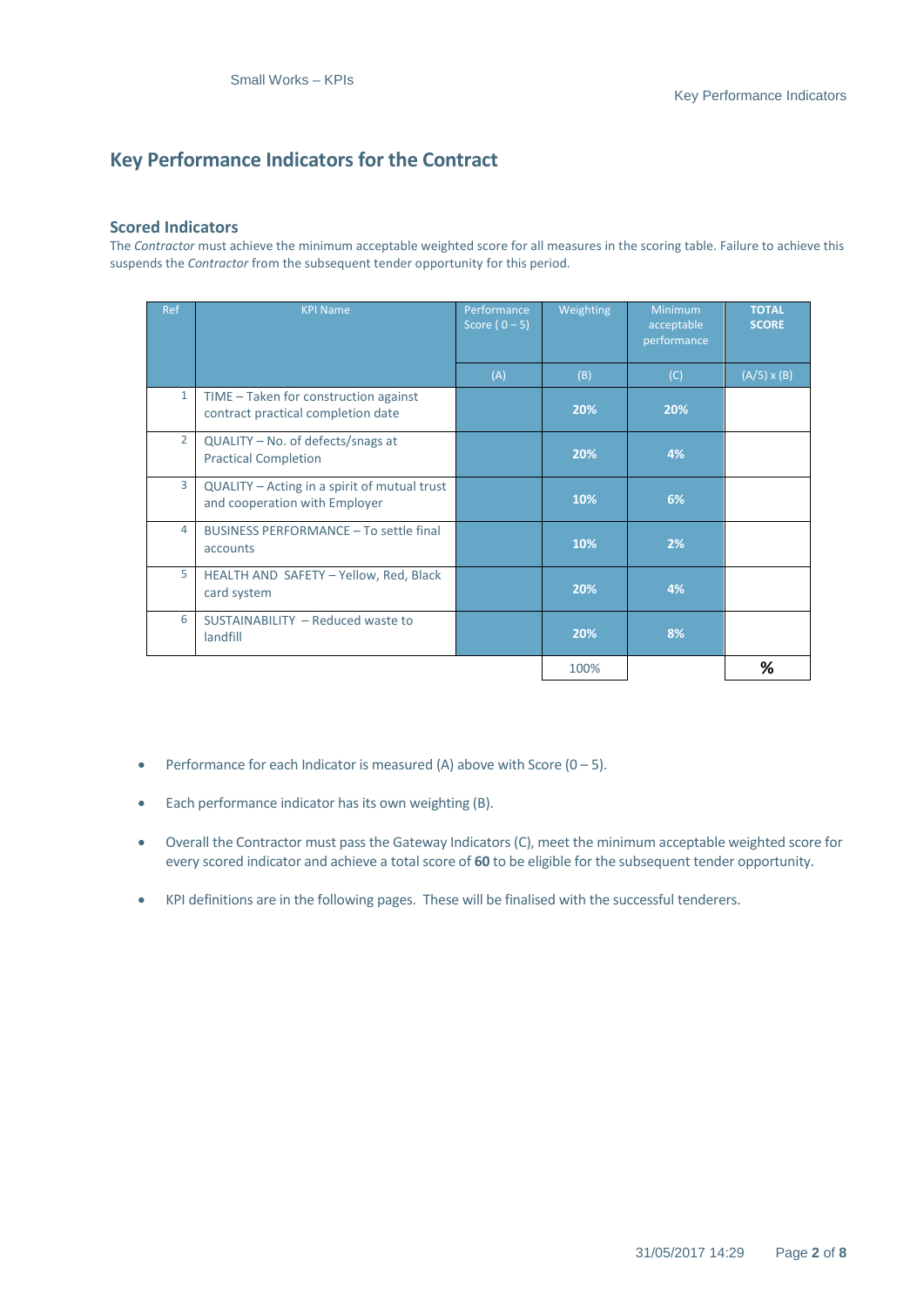#### Key Performance 1 **1 TIME**

Indicator

| TIME - Taken for construction against Practical<br><b>KPI Name</b><br><b>Completion date</b> |                                                         |
|----------------------------------------------------------------------------------------------|---------------------------------------------------------|
|                                                                                              | <b>Results Reporter(s)</b> Employers Inspection Records |

| Purpose,                           | Minimise disruption to Employer and Users.                                                                                                                                                                                                                                                                                                                                             |             |                                                                           |     |
|------------------------------------|----------------------------------------------------------------------------------------------------------------------------------------------------------------------------------------------------------------------------------------------------------------------------------------------------------------------------------------------------------------------------------------|-------------|---------------------------------------------------------------------------|-----|
|                                    | Measure the ability of the Contractor to complete the works by<br>the Practical Completion date.                                                                                                                                                                                                                                                                                       |             | Criteria                                                                  | Scc |
| <b>Definition</b>                  | Practical Completion is achieved when all the necessary<br>construction work is completed, operation and maintenance<br>manuals are available and corrected any items which would<br>prevent the employer from using the works.<br>Employer inspects all parts of works and agrees to take possession<br>of the works. This date is recorded against the specified<br>completion date. | Calculation | Practical completion date missed<br>Practical completion date<br>achieved | 0   |
| <b>Minimum Pass</b><br><b>Mark</b> | Score 5                                                                                                                                                                                                                                                                                                                                                                                |             | <b>Comments</b>                                                           |     |
| Method                             | Practical Completion Date achieved = pass                                                                                                                                                                                                                                                                                                                                              |             |                                                                           |     |
|                                    | Information Source Employer Inspection Records                                                                                                                                                                                                                                                                                                                                         |             |                                                                           |     |

### Key Performance Indicators

Score | Achieved Score

5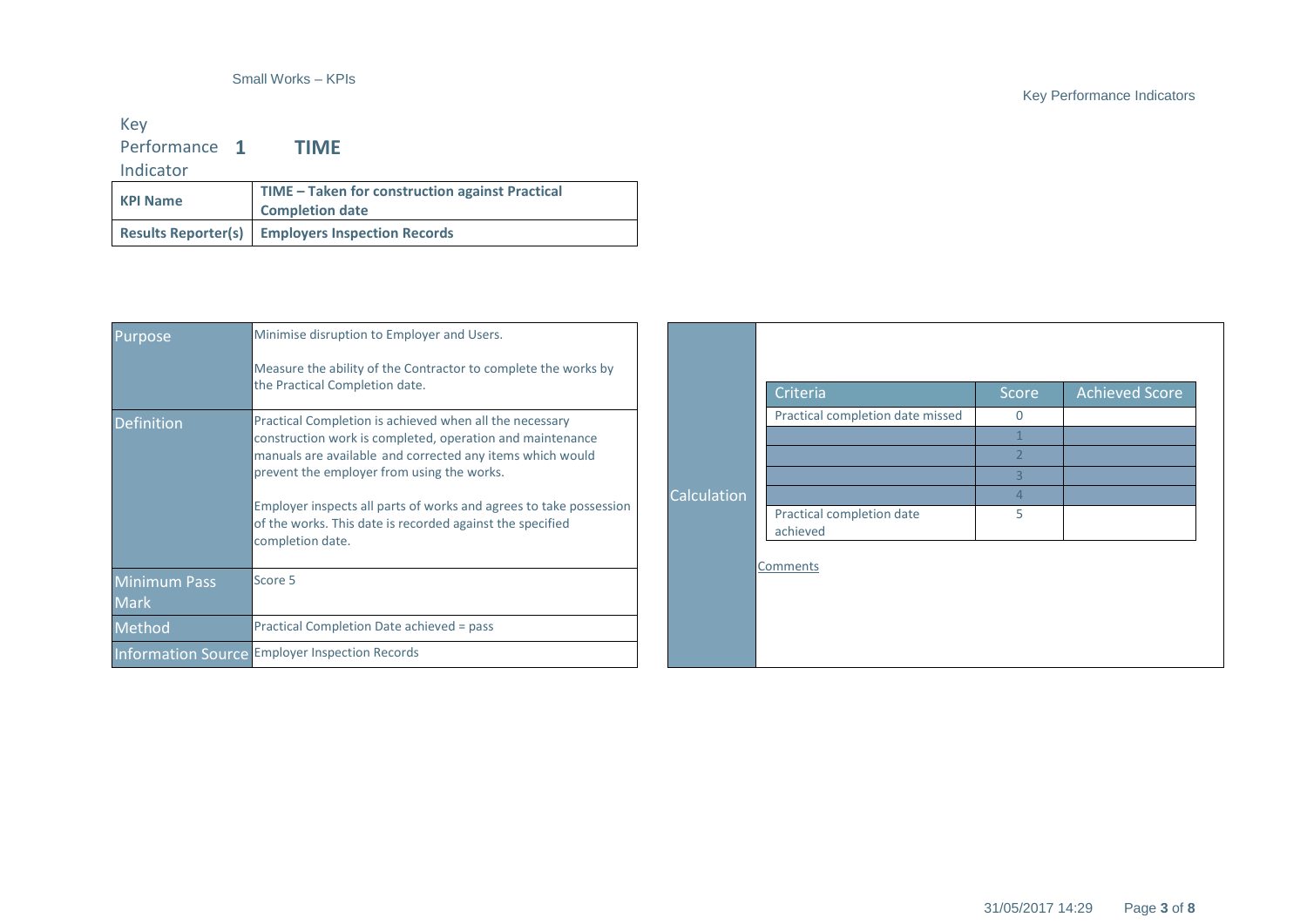## Key Performance **2 QUALITY**

Indicator

| <b>KPI Name</b> | QUALITY - No. of defects/snags at Practical Completion    |
|-----------------|-----------------------------------------------------------|
|                 | <b>Results Reporter(s)   Employers Inspection Records</b> |

| Purpose                            | Quality outputs and outcomes (right first time)<br>Monitor quality of works as evaluated at Practical Completion.                                                      |             |                             |                |                |
|------------------------------------|------------------------------------------------------------------------------------------------------------------------------------------------------------------------|-------------|-----------------------------|----------------|----------------|
| <b>Definition</b>                  | An employer's pre-completion list of outstanding work, which is<br>shared with the contractor to clarify what work remains<br>outstanding before Practical Completion. |             | Criteria                    | Score          | Achieved Score |
|                                    | "snagging" is used to describe unsatisfactory work or small items                                                                                                      |             | Above 21 defects/snags only | $\mathbf 0$    |                |
|                                    | of work still to be completed which are discussed/discovered                                                                                                           |             | Up to 20 defects/snags only | 1              |                |
|                                    | during final site inspections.                                                                                                                                         |             | Up to 10 defects/snags only | 2              |                |
|                                    |                                                                                                                                                                        | Calculation |                             | 3              |                |
|                                    | Site inspections may be limited to a random sample or                                                                                                                  |             |                             | $\overline{4}$ |                |
|                                    | representative area of the project works.                                                                                                                              |             | No defects at all           | 5              |                |
| <b>Minimum Pass</b><br><b>Mark</b> | Score 1                                                                                                                                                                |             | Comments                    |                |                |
| Method                             | Number of defects/snags evident during inspection measured per<br>500 square meters.                                                                                   |             |                             |                |                |
|                                    | Information Source Employer's pre-completion list of outstanding work                                                                                                  |             |                             |                |                |

### Key Performance Indicators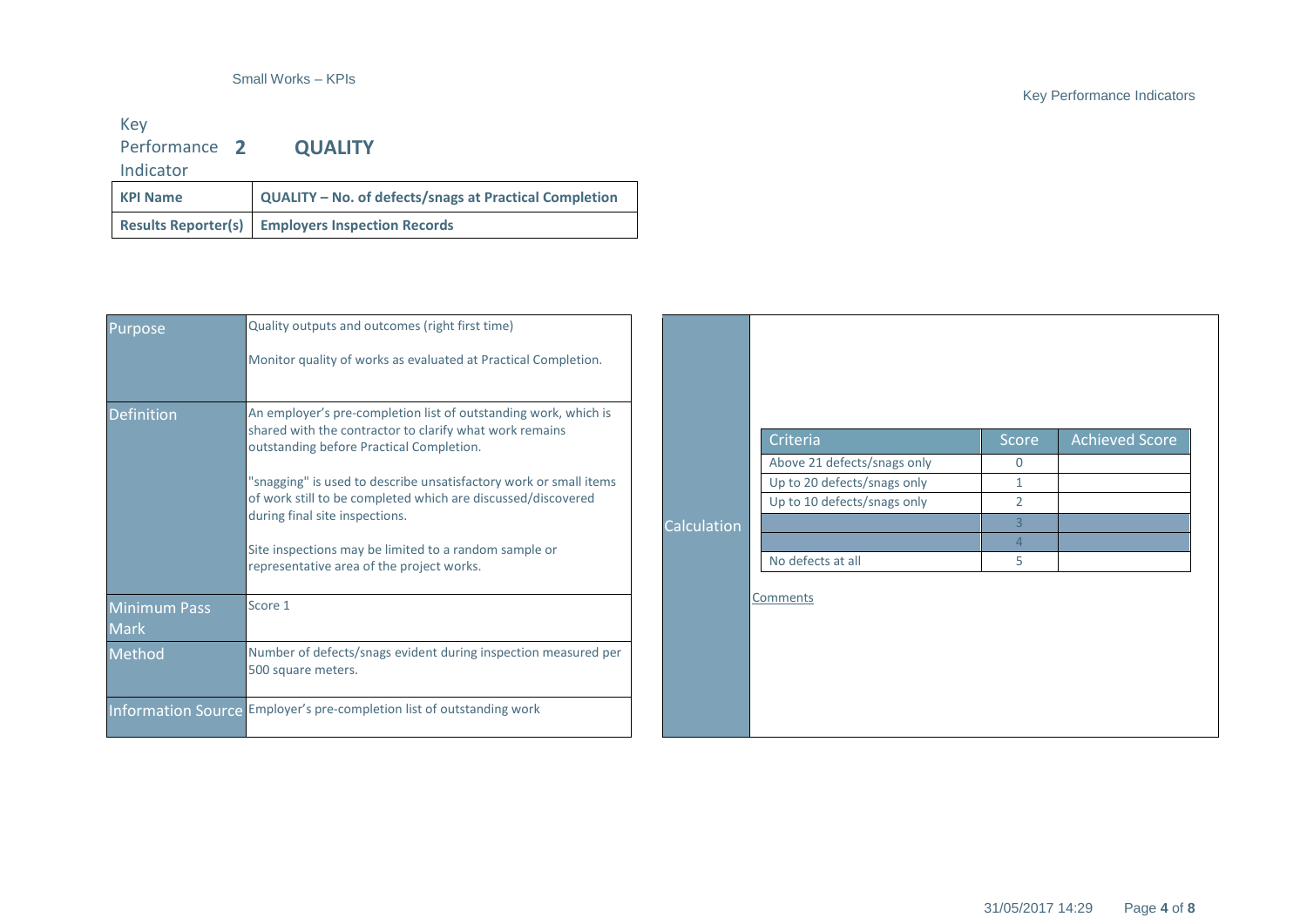#### Key Performance **3 QUALITY**

Indicator

| QUALITY – Acting in a spirit of mutual trust and co-<br><b>KPI Name</b><br>operation with Employer |  |
|----------------------------------------------------------------------------------------------------|--|
| <b>Results Reporter(s)   Employer Survey</b>                                                       |  |

| Purpose                            | Effective delivery, strategic alignment of partners and<br>win/win relationship.                                                                |             |                                            |                            |                       |
|------------------------------------|-------------------------------------------------------------------------------------------------------------------------------------------------|-------------|--------------------------------------------|----------------------------|-----------------------|
| <b>Definition</b>                  | To measure the Contactor's delivery of Thirteenth Recital<br>and Schedule 5 - SUPPLEMENTAL PROVISIONS<br>· Collaborative working: Paragraph 1   |             | Criteria                                   | Score                      | <b>Achieved Score</b> |
|                                    | Timely, sincere, impartial and open communication and<br>relationship management.                                                               |             | $0\% - 25\%$<br>26% - 50%<br>$51\% - 75\%$ | $\Omega$<br>$\overline{2}$ |                       |
|                                    | Approach to problem solving, adhering to requirements,<br>conflict resolution and flexibility                                                   | Calculation | 76% - 99%<br>100%                          | 3<br>5                     |                       |
| <b>Minimum Pass</b><br><b>Mark</b> | Score 3                                                                                                                                         |             | <b>Comments</b>                            |                            |                       |
| Method                             | Data from representative anonymous random survey to<br>Employer's staff issued using a grading system representing<br>their actual experiences. |             |                                            |                            |                       |
|                                    | Information Source Survey of Employers' staff                                                                                                   |             |                                            |                            |                       |

### Key Performance Indicators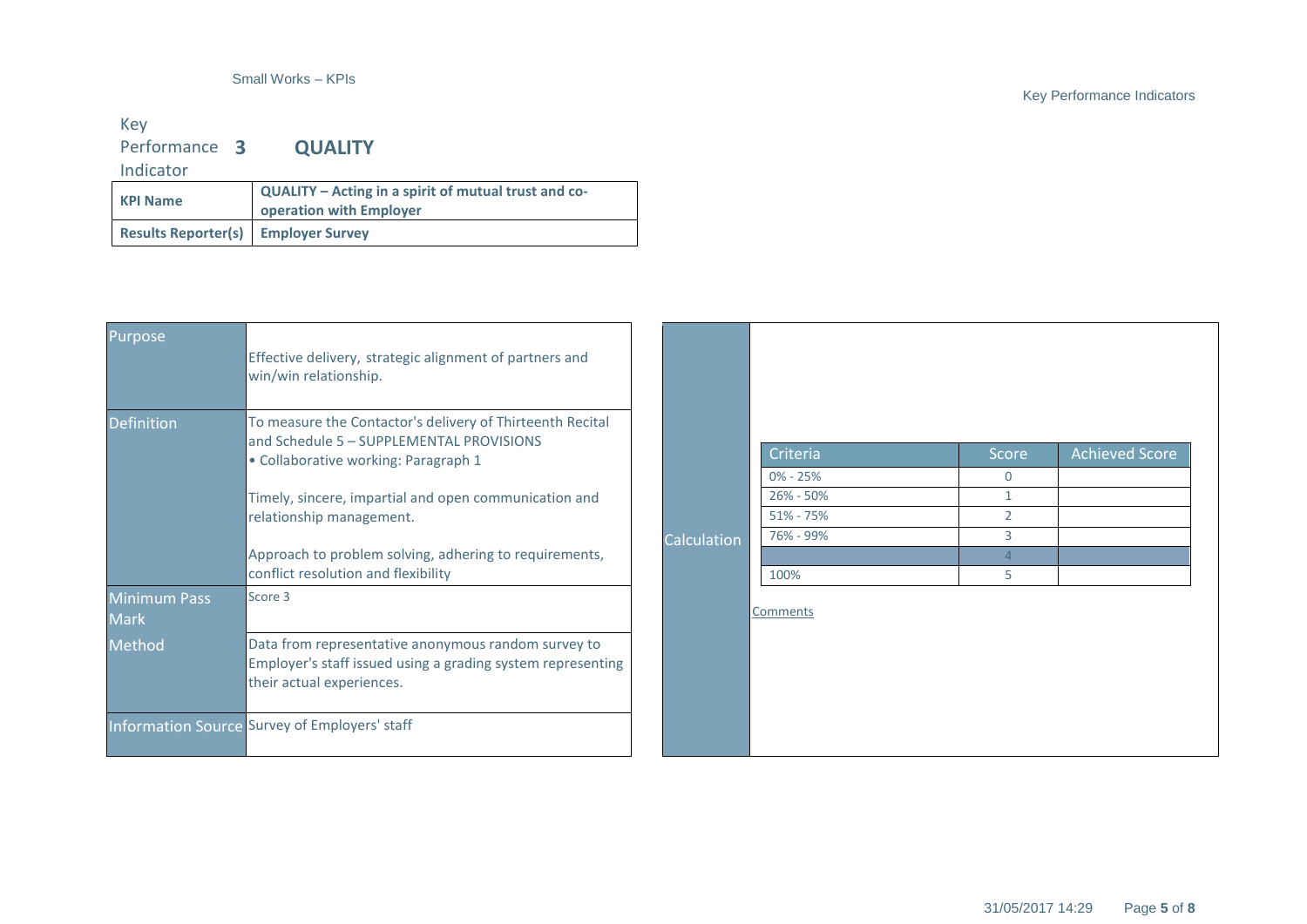#### Key Performance Indicators

#### Key Performance 4 Indicator **4 BUSINESS PERFORMANCE KPI Name BUSINESS PERFORMANCE – To settle final accounts**

| <b>INFITTE</b> | <b>BUSINESS FEINI UNIVIATIVEL</b> TO SETTIE IMAI ACCOMMIS |  |
|----------------|-----------------------------------------------------------|--|
|                | Results Reporter(s) Project Manager's Report              |  |

| <b>Purpose</b>      | Ensure agreement of the final accounts by planned date.     |  |             |                 |       |                       |
|---------------------|-------------------------------------------------------------|--|-------------|-----------------|-------|-----------------------|
|                     |                                                             |  |             | Criteria        | Score | <b>Achieved Score</b> |
|                     |                                                             |  |             | Over 3 months   |       |                       |
| <b>Definition</b>   | Time taken to reach final account from Practical Completion |  |             | Within 3 months |       |                       |
|                     | expressed in weeks.                                         |  | Calculation |                 |       |                       |
|                     |                                                             |  |             | Within 2 months |       |                       |
| <b>Minimum Pass</b> | Score 1                                                     |  |             |                 |       |                       |
| <b>Mark</b>         |                                                             |  |             | Within 1 month  |       |                       |
| Method              | Settled within 3 months of Practical Completion date        |  |             | Comments        |       |                       |
|                     | <b>Information Source Project Manager's Report</b>          |  |             |                 |       |                       |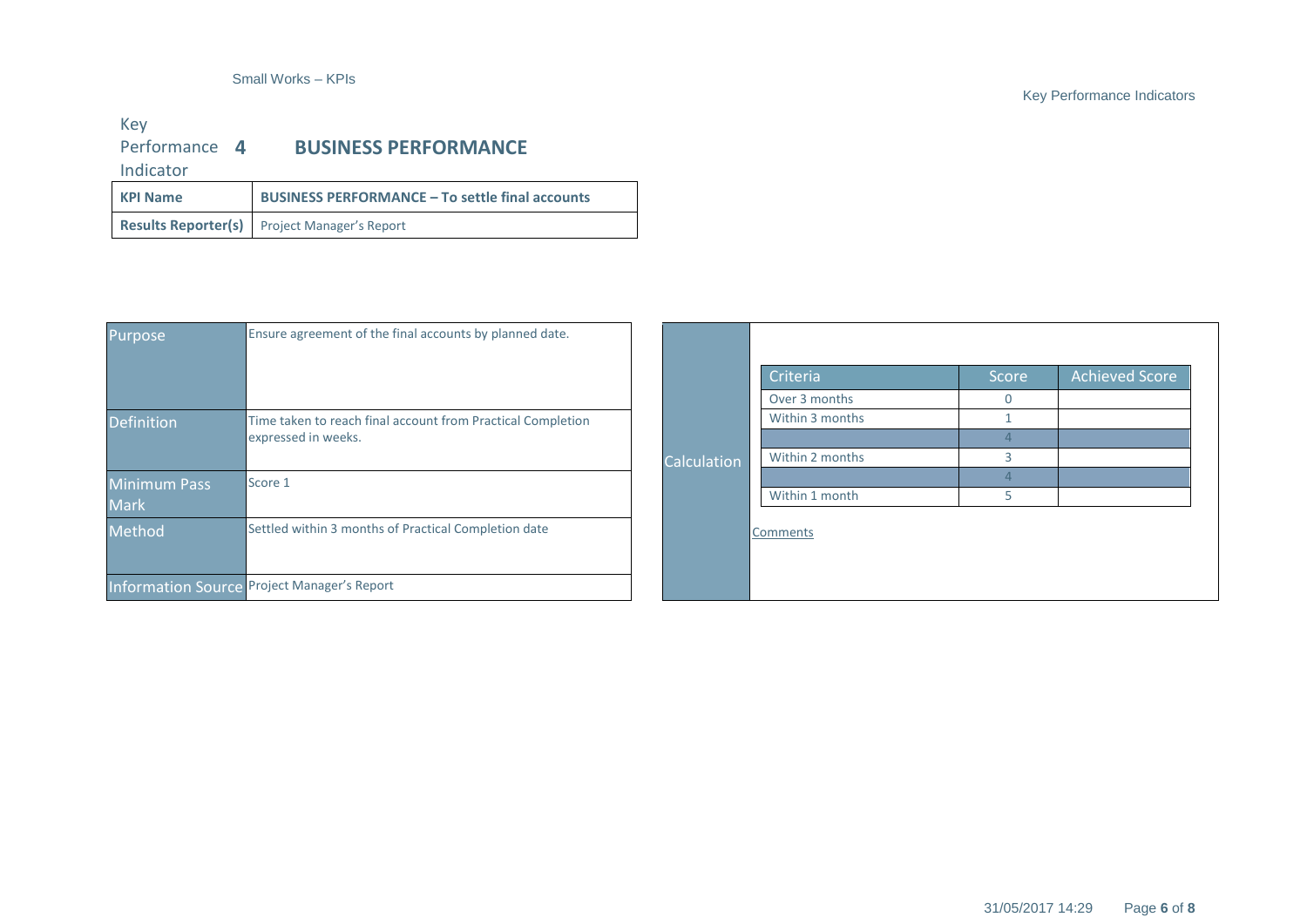### Key Performance Indicators

# Key<br>Performance 5 **HEALTH AND SAFETY**

Indicator

| <b>KPI Name</b> | HEALTH AND SAFETY - Amber, Red card system          |
|-----------------|-----------------------------------------------------|
|                 | <b>Results Reporter(s)</b> Project Manager's Report |

| Purpose             | Ensure site health and safety                                                       |             |                     |              |                       |
|---------------------|-------------------------------------------------------------------------------------|-------------|---------------------|--------------|-----------------------|
|                     |                                                                                     |             | Criteria            | <b>Score</b> | <b>Achieved Score</b> |
|                     |                                                                                     |             | 10+ Yellow or 1 Red | $\mathbf 0$  |                       |
| <b>Definition</b>   | Notices and warnings received under the University of Worcester<br>H&S card system. | Calculation | 8+ Yellow           |              |                       |
|                     |                                                                                     |             | 4+ Yellow           |              |                       |
|                     |                                                                                     |             | Up to 3 Yellow only |              |                       |
| <b>Minimum Pass</b> | Score 1                                                                             |             | Up to 2 Yellow only | 4            |                       |
| <b>Mark</b>         | No more than                                                                        |             | Zero cards issued   | 5            |                       |
|                     | Yellow Cards - 10<br>$Red$ Cards $-1$                                               |             | Comments            |              |                       |
| Method              | Site inspection carried out by Employer                                             |             |                     |              |                       |
|                     | Information Source Health Safety and Environment Inspection Report                  |             |                     |              |                       |